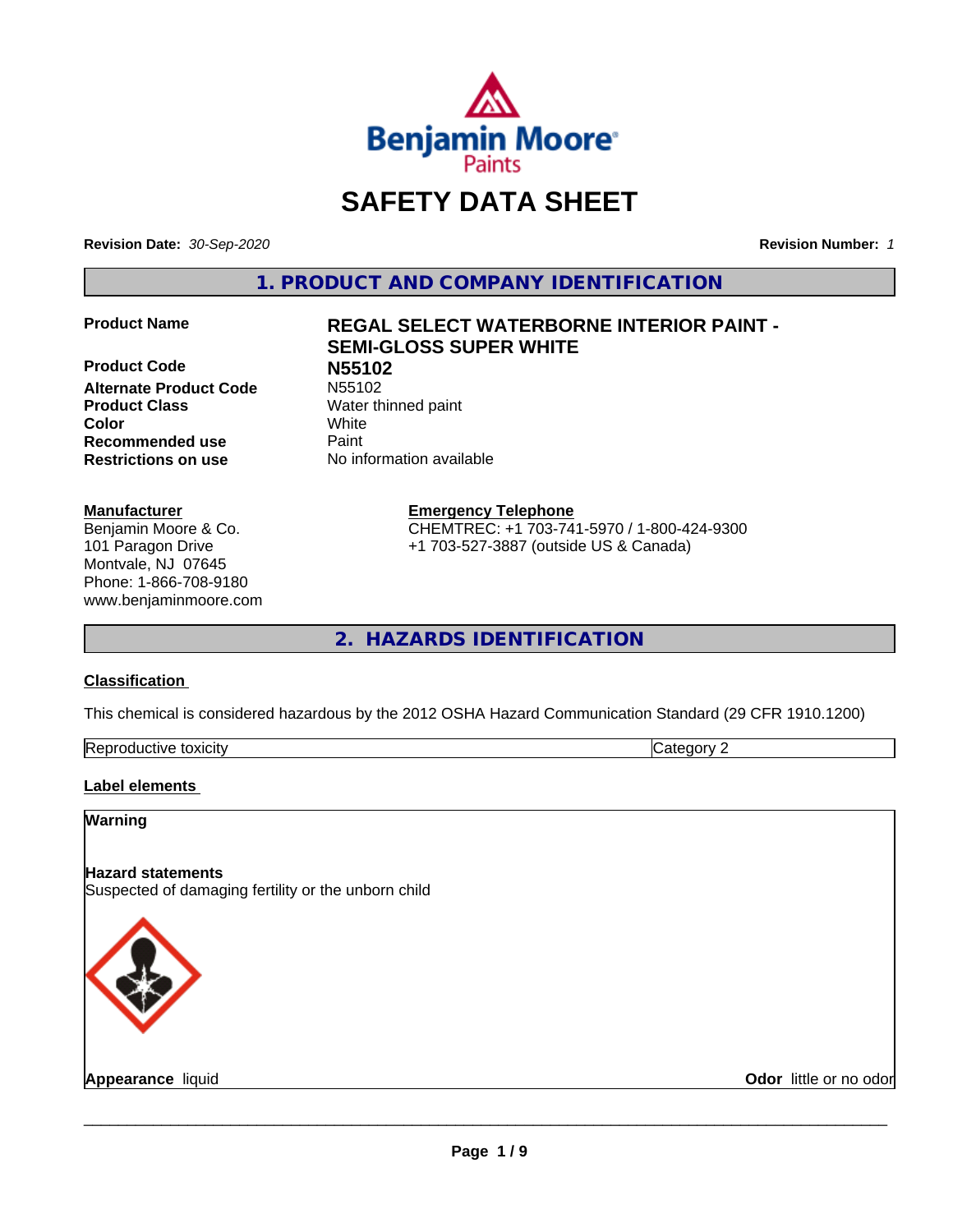# **Precautionary Statements - Prevention**

Obtain special instructions before use Do not handle until all safety precautions have been read and understood Use personal protective equipment as required

#### **Precautionary Statements - Response**

IF exposed or concerned: Get medical advice/attention

### **Precautionary Statements - Storage**

Store locked up

#### **Precautionary Statements - Disposal**

Dispose of contents/container to an approved waste disposal plant

#### **Hazards not otherwise classified (HNOC)**

Not applicable

# **Other information**

No information available

 **WARNING:** This product contains isothiazolinone compounds at levels of <0.1%. These substances are biocides commonly found in most paints and a variety of personal care products as a preservative. Certain individuals may be sensitive or allergic to these substances, even at low levels.

# **3. COMPOSITION INFORMATION ON COMPONENTS**

| <b>Chemical name</b>            | CAS No.    | Weight-%    |
|---------------------------------|------------|-------------|
| Titanium dioxide                | 13463-67-7 | $20 - 25$   |
| Propylene glycol                | 57-55-6    | - 5         |
| Silica amorphous                | 7631-86-9  | - 5         |
| Trimethvlolpropane              | 77-99-6    | $0.1 - 0.5$ |
| Sodium C14-C16 olefin sulfonate | 68439-57-6 | $0.1 - 0.5$ |

# **4. FIRST AID MEASURES**

| <b>General Advice</b>                            | No hazards which require special first aid measures.                                                     |
|--------------------------------------------------|----------------------------------------------------------------------------------------------------------|
| <b>Eye Contact</b>                               | Rinse thoroughly with plenty of water for at least 15 minutes and consult a<br>physician.                |
| <b>Skin Contact</b>                              | Wash off immediately with soap and plenty of water while removing all<br>contaminated clothes and shoes. |
| <b>Inhalation</b>                                | Move to fresh air. If symptoms persist, call a physician.                                                |
| Ingestion                                        | Clean mouth with water and afterwards drink plenty of water. Consult a physician<br>if necessary.        |
| <b>Most Important</b><br><b>Symptoms/Effects</b> | None known.                                                                                              |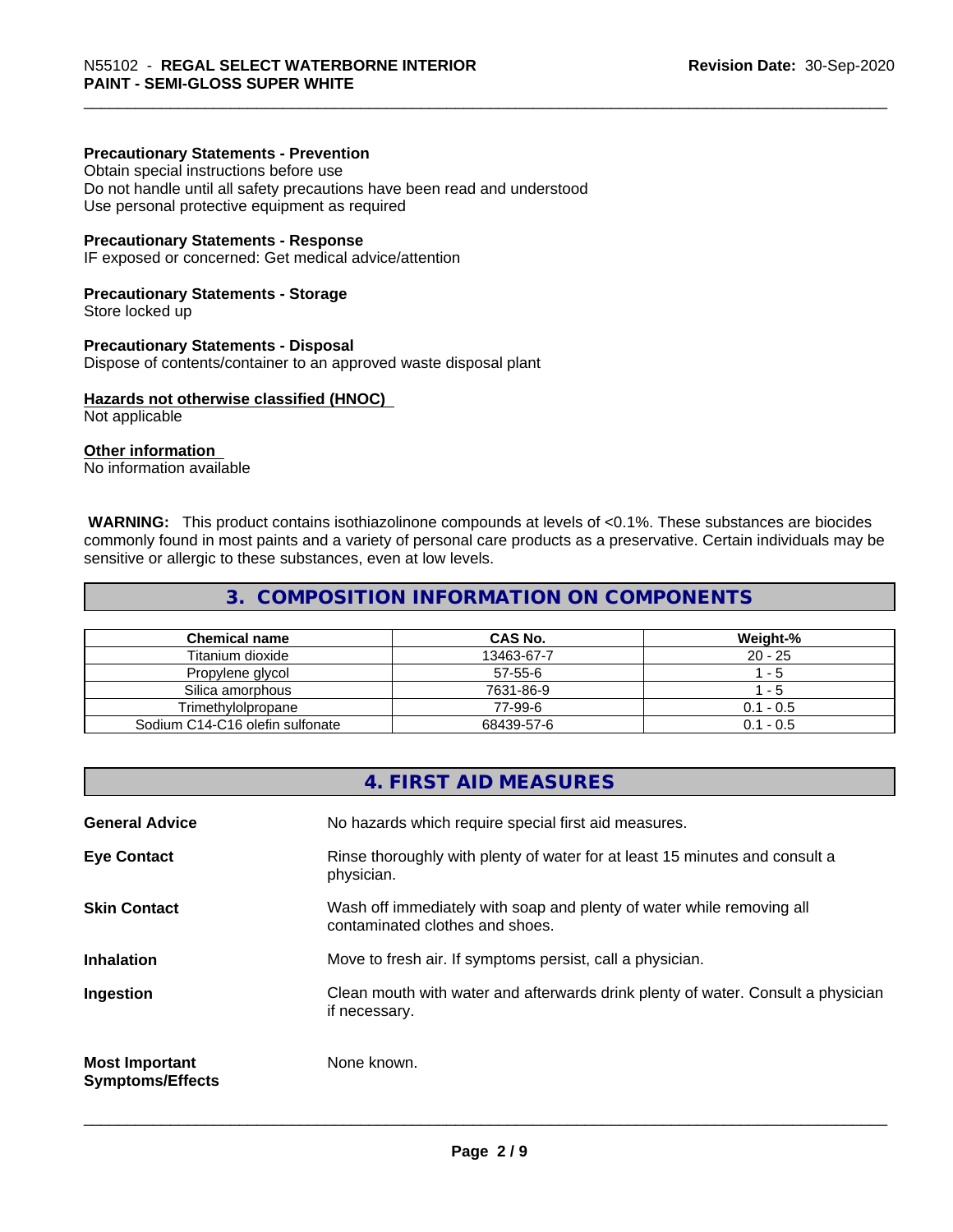| Treat symptomatically.<br><b>Notes To Physician</b>                              |                                                                                                                                              |
|----------------------------------------------------------------------------------|----------------------------------------------------------------------------------------------------------------------------------------------|
|                                                                                  | 5. FIRE-FIGHTING MEASURES                                                                                                                    |
| <b>Suitable Extinguishing Media</b>                                              | Use extinguishing measures that are appropriate to local<br>circumstances and the surrounding environment.                                   |
| Protective equipment and precautions for firefighters                            | As in any fire, wear self-contained breathing apparatus<br>pressure-demand, MSHA/NIOSH (approved or equivalent)<br>and full protective gear. |
| <b>Specific Hazards Arising From The Chemical</b>                                | Closed containers may rupture if exposed to fire or<br>extreme heat.                                                                         |
| <b>Sensitivity to mechanical impact</b>                                          | No                                                                                                                                           |
| Sensitivity to static discharge                                                  | No.                                                                                                                                          |
| <b>Flash Point Data</b><br>Flash point (°F)<br>Flash Point (°C)<br><b>Method</b> | Not applicable<br>Not applicable<br>Not applicable                                                                                           |
| <b>Flammability Limits In Air</b>                                                |                                                                                                                                              |
| Lower flammability limit:<br><b>Upper flammability limit:</b>                    | Not applicable<br>Not applicable                                                                                                             |
| Health: 2<br>Flammability: 0<br><b>NFPA</b>                                      | Instability: 0<br><b>Special: Not Applicable</b>                                                                                             |
| <b>NFPA Legend</b><br>0 - Not Hazardous<br>1 - Slightly<br>2 Moderate            |                                                                                                                                              |

- 2 Moderate
- 3 High
- 4 Severe

*The ratings assigned are only suggested ratings, the contractor/employer has ultimate responsibilities for NFPA ratings where this system is used.*

*Additional information regarding the NFPA rating system is available from the National Fire Protection Agency (NFPA) at www.nfpa.org.*

# **6. ACCIDENTAL RELEASE MEASURES**

| <b>Personal Precautions</b>      | Avoid contact with skin, eyes and clothing. Ensure adequate ventilation.                             |
|----------------------------------|------------------------------------------------------------------------------------------------------|
| <b>Other Information</b>         | Prevent further leakage or spillage if safe to do so.                                                |
| <b>Environmental precautions</b> | See Section 12 for additional Ecological Information.                                                |
| <b>Methods for Cleaning Up</b>   | Soak up with inert absorbent material. Sweep up and shovel into suitable<br>containers for disposal. |

# **7. HANDLING AND STORAGE**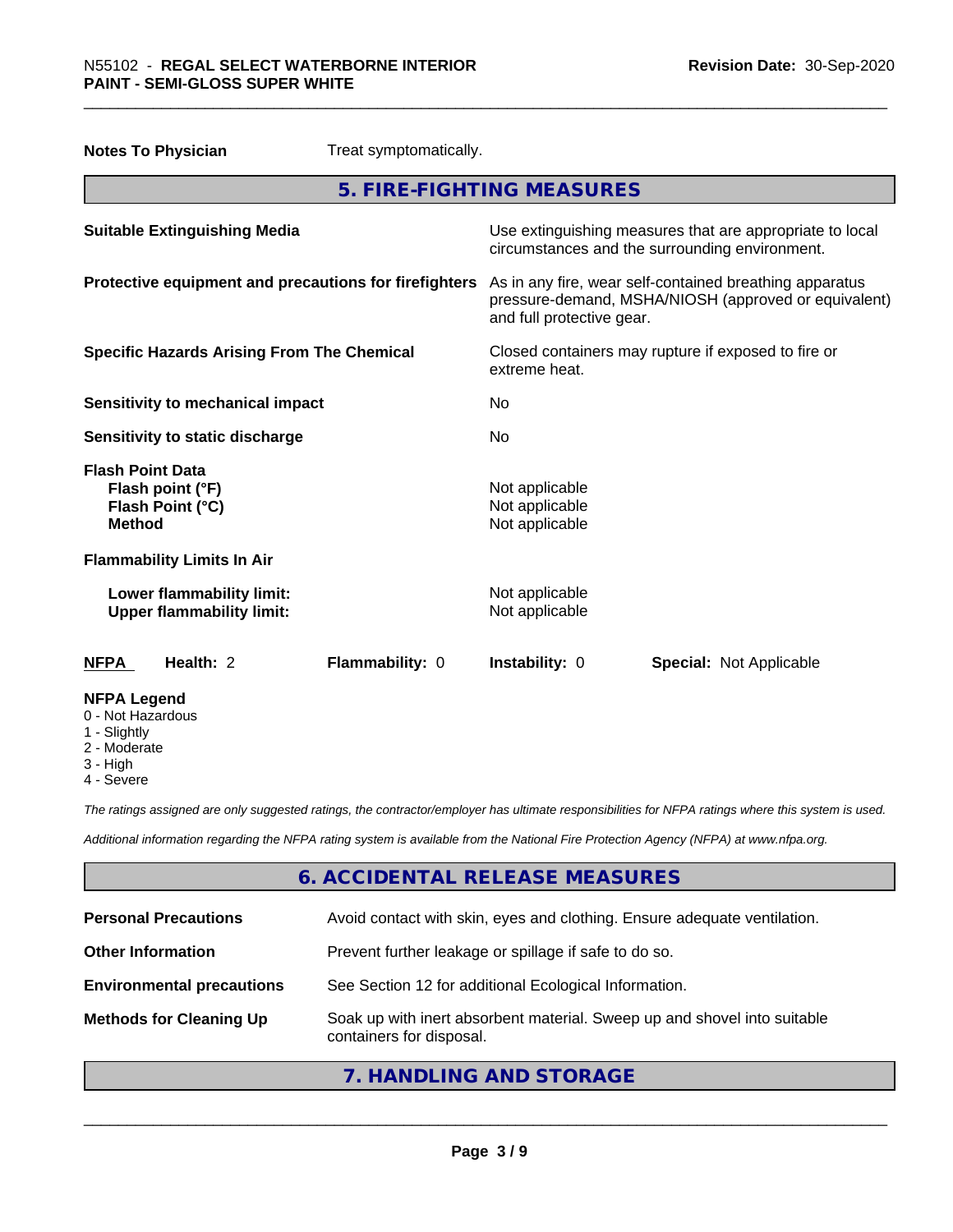| <b>Handling</b>               | Avoid contact with skin, eyes and clothing. Avoid breathing vapors, spray mists or<br>sanding dust. In case of insufficient ventilation, wear suitable respiratory<br>equipment. |
|-------------------------------|----------------------------------------------------------------------------------------------------------------------------------------------------------------------------------|
| <b>Storage</b>                | Keep container tightly closed. Keep out of the reach of children.                                                                                                                |
| <b>Incompatible Materials</b> | No information available                                                                                                                                                         |
|                               |                                                                                                                                                                                  |

# **8. EXPOSURE CONTROLS/PERSONAL PROTECTION**

# **Exposure Limits**

| <b>Chemical name</b> | <b>ACGIH TLV</b>         | <b>OSHA PEL</b>           |
|----------------------|--------------------------|---------------------------|
| Titanium dioxide     | TWA: $10 \text{ ma/m}^3$ | <b>TWA</b><br>15 mg/m $3$ |
| Silica amorphous     | N/E                      | TWA<br>$20$ mppcf -       |

### **Legend**

ACGIH - American Conference of Governmental Industrial Hygienists Exposure Limits OSHA - Occupational Safety & Health Administration Exposure Limits N/E - Not Established

| <b>Engineering Measures</b> | Ensure adequate ventilation, especially in confined areas. |
|-----------------------------|------------------------------------------------------------|
|-----------------------------|------------------------------------------------------------|

### **Personal Protective Equipment**

| <b>Eye/Face Protection</b>    | Safety glasses with side-shields.                                        |
|-------------------------------|--------------------------------------------------------------------------|
| <b>Skin Protection</b>        | Protective gloves and impervious clothing.                               |
| <b>Respiratory Protection</b> | In case of insufficient ventilation wear suitable respiratory equipment. |
| <b>Hygiene Measures</b>       | Avoid contact with skin, eyes and clothing. Remove and wash contaminated |

# **9. PHYSICAL AND CHEMICAL PROPERTIES**

clothing before re-use. Wash thoroughly after handling.

| Appearance<br>Odor<br><b>Odor Threshold</b><br>Density (Ibs/gal)<br><b>Specific Gravity</b><br>рH<br><b>Viscosity (cps)</b><br>Solubility(ies)<br><b>Water solubility</b><br><b>Evaporation Rate</b><br>Vapor pressure<br>Vapor density<br>Wt. % Solids<br>Vol. % Solids<br>Wt. % Volatiles<br>Vol. % Volatiles<br><b>VOC Regulatory Limit (g/L)</b> | liquid<br>little or no odor<br>No information available<br>$10.7 - 10.8$<br>$1.28 - 1.30$<br>No information available<br>No information available<br>No information available<br>No information available<br>No information available<br>No information available<br>No information available<br>45 - 55<br>$30 - 40$<br>$45 - 55$<br>$60 - 70$<br>~< 100 |
|------------------------------------------------------------------------------------------------------------------------------------------------------------------------------------------------------------------------------------------------------------------------------------------------------------------------------------------------------|-----------------------------------------------------------------------------------------------------------------------------------------------------------------------------------------------------------------------------------------------------------------------------------------------------------------------------------------------------------|
| <b>Boiling Point (°F)</b>                                                                                                                                                                                                                                                                                                                            | 212                                                                                                                                                                                                                                                                                                                                                       |
|                                                                                                                                                                                                                                                                                                                                                      |                                                                                                                                                                                                                                                                                                                                                           |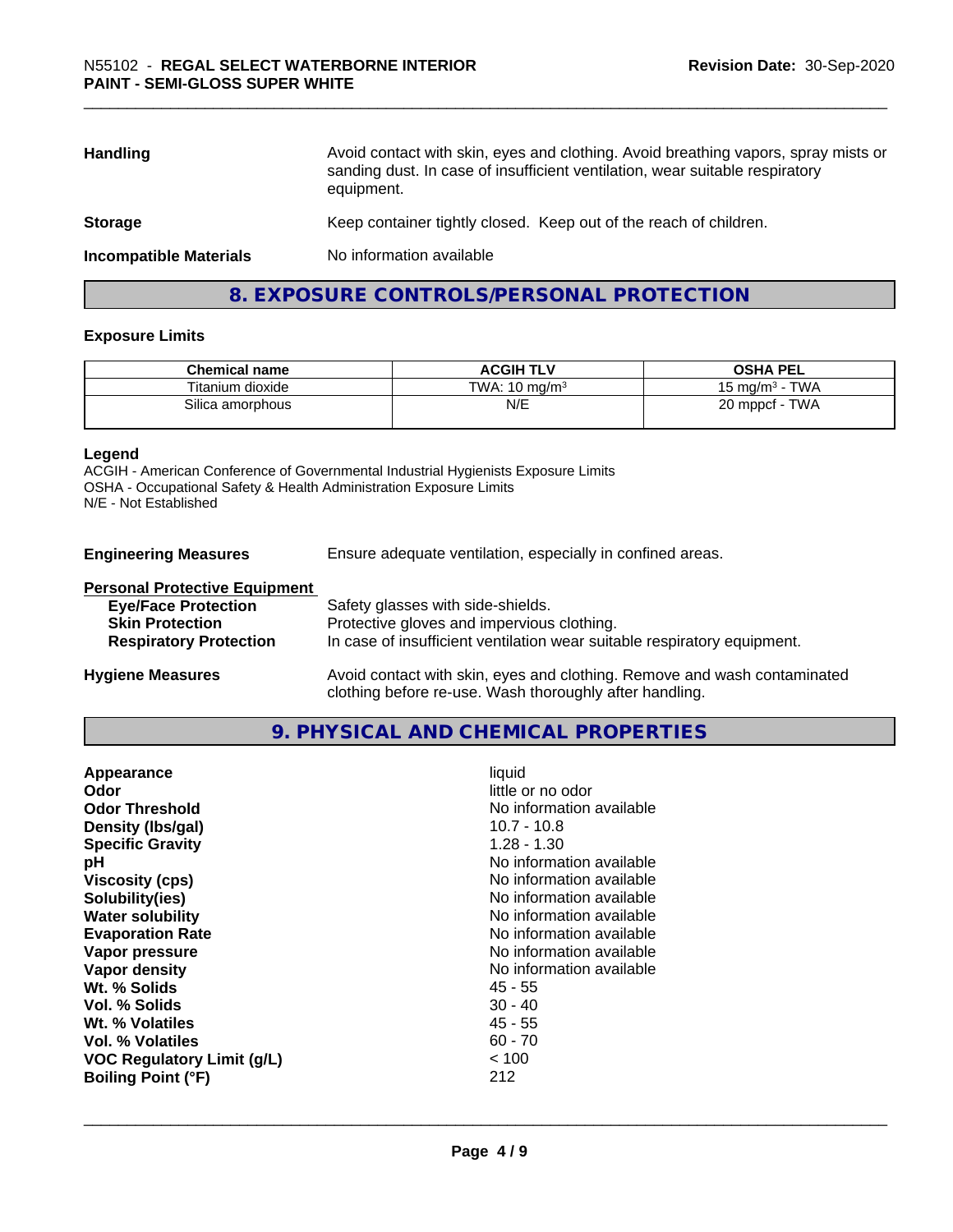| <b>Boiling Point (°C)</b>            | 100                      |
|--------------------------------------|--------------------------|
| Freezing point (°F)                  | 32                       |
| <b>Freezing Point (°C)</b>           | 0                        |
| Flash point (°F)                     | Not applicable           |
| Flash Point (°C)                     | Not applicable           |
| <b>Method</b>                        | Not applicable           |
| Flammability (solid, gas)            | Not applicable           |
| <b>Upper flammability limit:</b>     | Not applicable           |
| Lower flammability limit:            | Not applicable           |
| <b>Autoignition Temperature (°F)</b> | No information available |
| <b>Autoignition Temperature (°C)</b> | No information available |
| Decomposition Temperature (°F)       | No information available |
| Decomposition Temperature (°C)       | No information available |
| <b>Partition coefficient</b>         | No information available |

# **10. STABILITY AND REACTIVITY**

| <b>Reactivity</b>                         | Not Applicable                           |
|-------------------------------------------|------------------------------------------|
| <b>Chemical Stability</b>                 | Stable under normal conditions.          |
| <b>Conditions to avoid</b>                | Prevent from freezing.                   |
| <b>Incompatible Materials</b>             | No materials to be especially mentioned. |
| <b>Hazardous Decomposition Products</b>   | None under normal use.                   |
| <b>Possibility of hazardous reactions</b> | None under normal conditions of use.     |

# **11. TOXICOLOGICAL INFORMATION**

| <b>Product Information</b><br>Information on likely routes of exposure<br>Eye contact, skin contact and inhalation.<br>No information available<br>No information available<br>Delayed and immediate effects as well as chronic effects from short and long-term exposure<br>May cause slight irritation.<br>Eye contact<br>Substance may cause slight skin irritation. Prolonged or repeated contact may dry<br><b>Skin contact</b><br>skin and cause irritation.<br>May cause irritation of respiratory tract.<br>Ingestion may cause gastrointestinal irritation, nausea, vomiting and diarrhea.<br>No information available |                                                                              |  |  |  |  |
|---------------------------------------------------------------------------------------------------------------------------------------------------------------------------------------------------------------------------------------------------------------------------------------------------------------------------------------------------------------------------------------------------------------------------------------------------------------------------------------------------------------------------------------------------------------------------------------------------------------------------------|------------------------------------------------------------------------------|--|--|--|--|
|                                                                                                                                                                                                                                                                                                                                                                                                                                                                                                                                                                                                                                 |                                                                              |  |  |  |  |
|                                                                                                                                                                                                                                                                                                                                                                                                                                                                                                                                                                                                                                 |                                                                              |  |  |  |  |
|                                                                                                                                                                                                                                                                                                                                                                                                                                                                                                                                                                                                                                 | <b>Principal Routes of Exposure</b>                                          |  |  |  |  |
|                                                                                                                                                                                                                                                                                                                                                                                                                                                                                                                                                                                                                                 | <b>Acute Toxicity</b>                                                        |  |  |  |  |
|                                                                                                                                                                                                                                                                                                                                                                                                                                                                                                                                                                                                                                 | <b>Product Information</b>                                                   |  |  |  |  |
|                                                                                                                                                                                                                                                                                                                                                                                                                                                                                                                                                                                                                                 | Symptoms related to the physical, chemical and toxicological characteristics |  |  |  |  |
|                                                                                                                                                                                                                                                                                                                                                                                                                                                                                                                                                                                                                                 | <b>Symptoms</b>                                                              |  |  |  |  |
|                                                                                                                                                                                                                                                                                                                                                                                                                                                                                                                                                                                                                                 |                                                                              |  |  |  |  |
|                                                                                                                                                                                                                                                                                                                                                                                                                                                                                                                                                                                                                                 | <b>Inhalation</b><br>Ingestion                                               |  |  |  |  |
|                                                                                                                                                                                                                                                                                                                                                                                                                                                                                                                                                                                                                                 | <b>Sensitization</b>                                                         |  |  |  |  |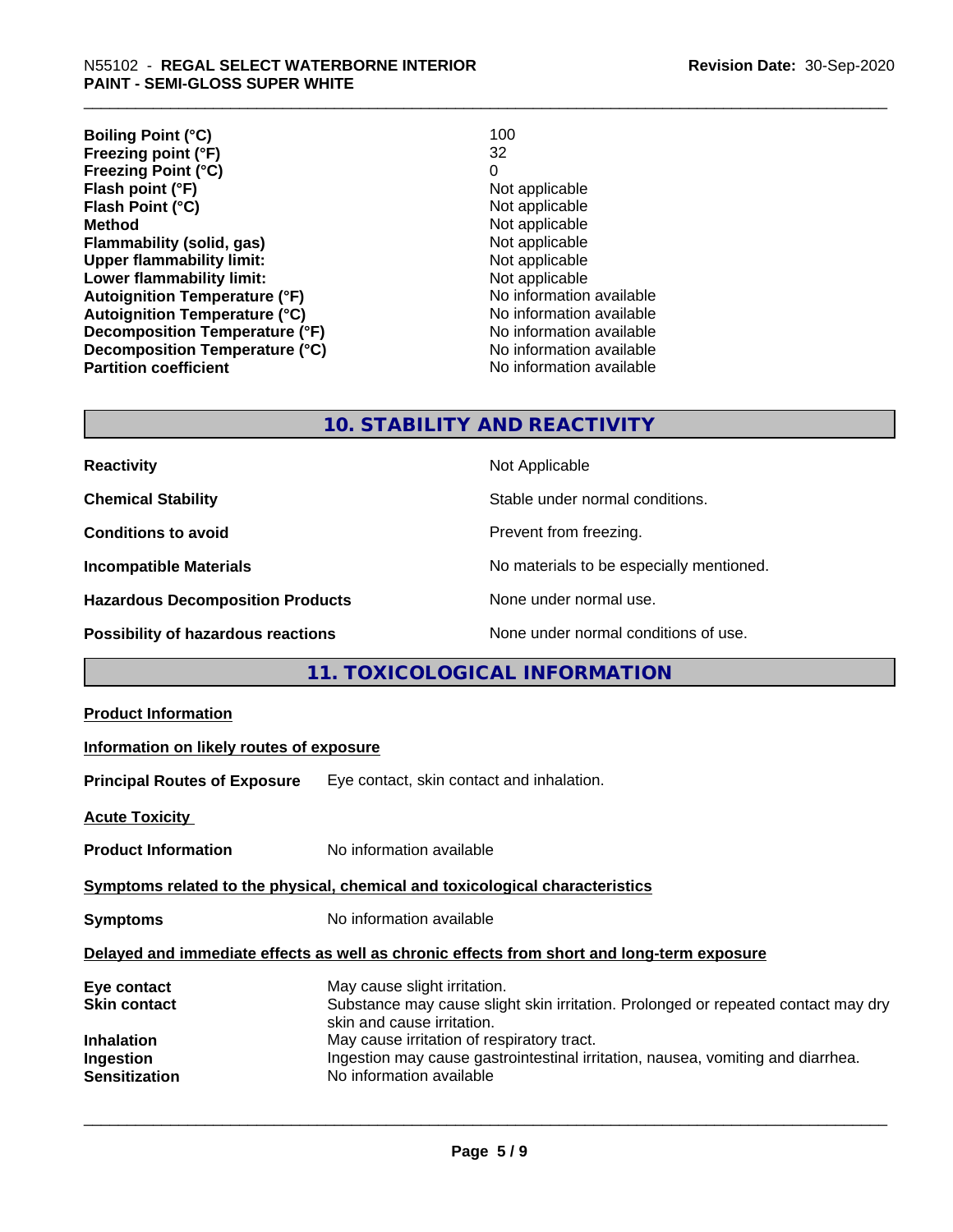| <b>Neurological Effects</b>     | No information available.                                                       |
|---------------------------------|---------------------------------------------------------------------------------|
| <b>Mutagenic Effects</b>        | No information available.                                                       |
| <b>Reproductive Effects</b>     | Possible risk of impaired fertility. Possible risk of harm to the unborn child. |
| <b>Developmental Effects</b>    | No information available.                                                       |
| <b>Target organ effects</b>     | No information available.                                                       |
| <b>STOT - single exposure</b>   | No information available.                                                       |
| <b>STOT - repeated exposure</b> | No information available.                                                       |
| Other adverse effects           | No information available.                                                       |
| <b>Aspiration Hazard</b>        | No information available                                                        |

# **Numerical measures of toxicity**

# **The following values are calculated based on chapter 3.1 of the GHS document**

**ATEmix (oral)** 36779 mg/kg

# **Component Information**

| Chemical name                                 | Oral LD50                                      | Dermal LD50              | Inhalation LC50         |
|-----------------------------------------------|------------------------------------------------|--------------------------|-------------------------|
| Titanium dioxide<br>13463-67-7                | $> 10000$ mg/kg (Rat)                          |                          |                         |
| Propylene glycol<br>$57-55-6$                 | $= 20$ g/kg (Rat)                              | $= 20800$ mg/kg (Rabbit) |                         |
| Silica amorphous<br>7631-86-9                 | $= 7900$ mg/kg (Rat)                           | $>$ 2000 mg/kg (Rabbit)  | $> 2.2$ mg/L (Rat) 1 h  |
| Trimethylolpropane<br>77-99-6                 | $= 14100$ mg/kg (Rat)<br>$= 14000$ mg/kg (Rat) |                          | $> 0.29$ mg/L (Rat) 4 h |
| Sodium C14-C16 olefin sulfonate<br>68439-57-6 | $= 2220$ mg/kg (Rat)                           | $> 740$ mg/kg (Rabbit)   |                         |

# **Chronic Toxicity**

# **Carcinogenicity**

*The information below indicateswhether each agency has listed any ingredient as a carcinogen:.*

| <b>Chemical name</b>       | <b>IARC</b>          | <b>NTP</b> | <b>OSHA</b> |
|----------------------------|----------------------|------------|-------------|
|                            | 2B<br>Possible Human |            | Listed<br>. |
| $'$ Titanium<br>m dioxide. | Carcinoɑen           |            |             |

• Although IARC has classified titanium dioxide as possibly carcinogenic to humans (2B), their summary concludes: "No significant exposure to titanium dioxide is thought to occur during the use of products in which titanium dioxide is bound to other materials, such as paint."

# **Legend**

IARC - International Agency for Research on Cancer NTP - National Toxicity Program OSHA - Occupational Safety & Health Administration

**12. ECOLOGICAL INFORMATION**

# **Ecotoxicity Effects**

The environmental impact of this product has not been fully investigated.

# **Product Information**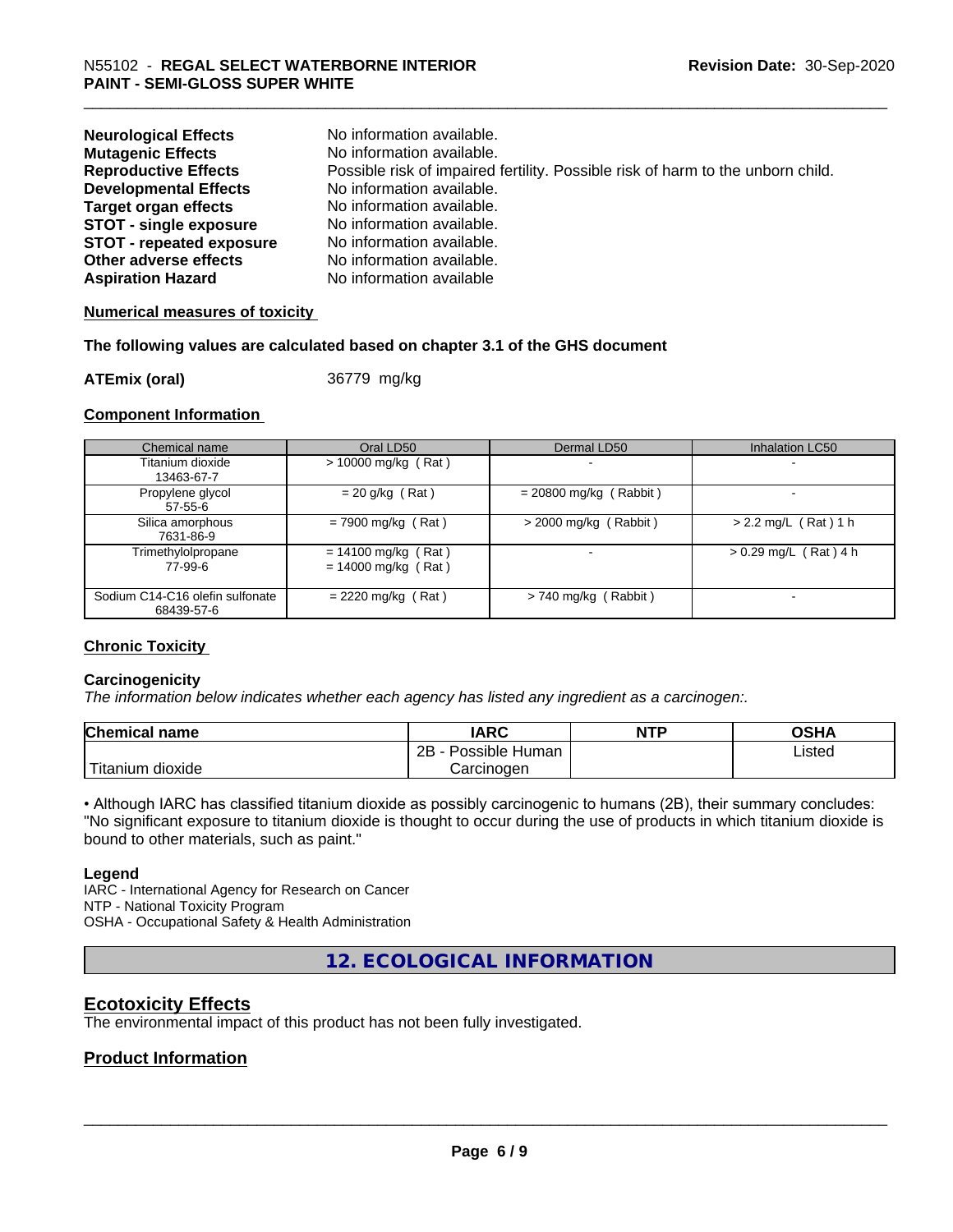# **Acute Toxicity to Fish**

No information available

# **Acute Toxicity to Aquatic Invertebrates**

No information available

**Acute Toxicity to Aquatic Plants** No information available

# **Persistence / Degradability**

No information available.

# **Bioaccumulation**

There is no data for this product.

#### **Mobility in Environmental Media** No information available.

**Ozone** No information available

# **Component Information**

# **Acute Toxicity to Fish**

Titanium dioxide  $LC50:$  > 1000 mg/L (Fathead Minnow - 96 hr.) Propylene glycol LC50: 710 mg/L (Fathead Minnow - 96 hr.)

# **Acute Toxicity to Aquatic Invertebrates**

Propylene glycol EC50: > 10000 mg/L (Daphnia magna - 24 hr.)

# **Acute Toxicity to Aquatic Plants**

No information available

|                              | 13. DISPOSAL CONSIDERATIONS                                                                                                                                                                                               |
|------------------------------|---------------------------------------------------------------------------------------------------------------------------------------------------------------------------------------------------------------------------|
| <b>Waste Disposal Method</b> | Dispose of in accordance with federal, state, and local regulations. Local<br>requirements may vary, consult your sanitation department or state-designated<br>environmental protection agency for more disposal options. |
|                              | <b>14. TRANSPORT INFORMATION</b>                                                                                                                                                                                          |
| <b>DOT</b>                   | Not regulated                                                                                                                                                                                                             |
| <b>ICAO / IATA</b>           | Not regulated                                                                                                                                                                                                             |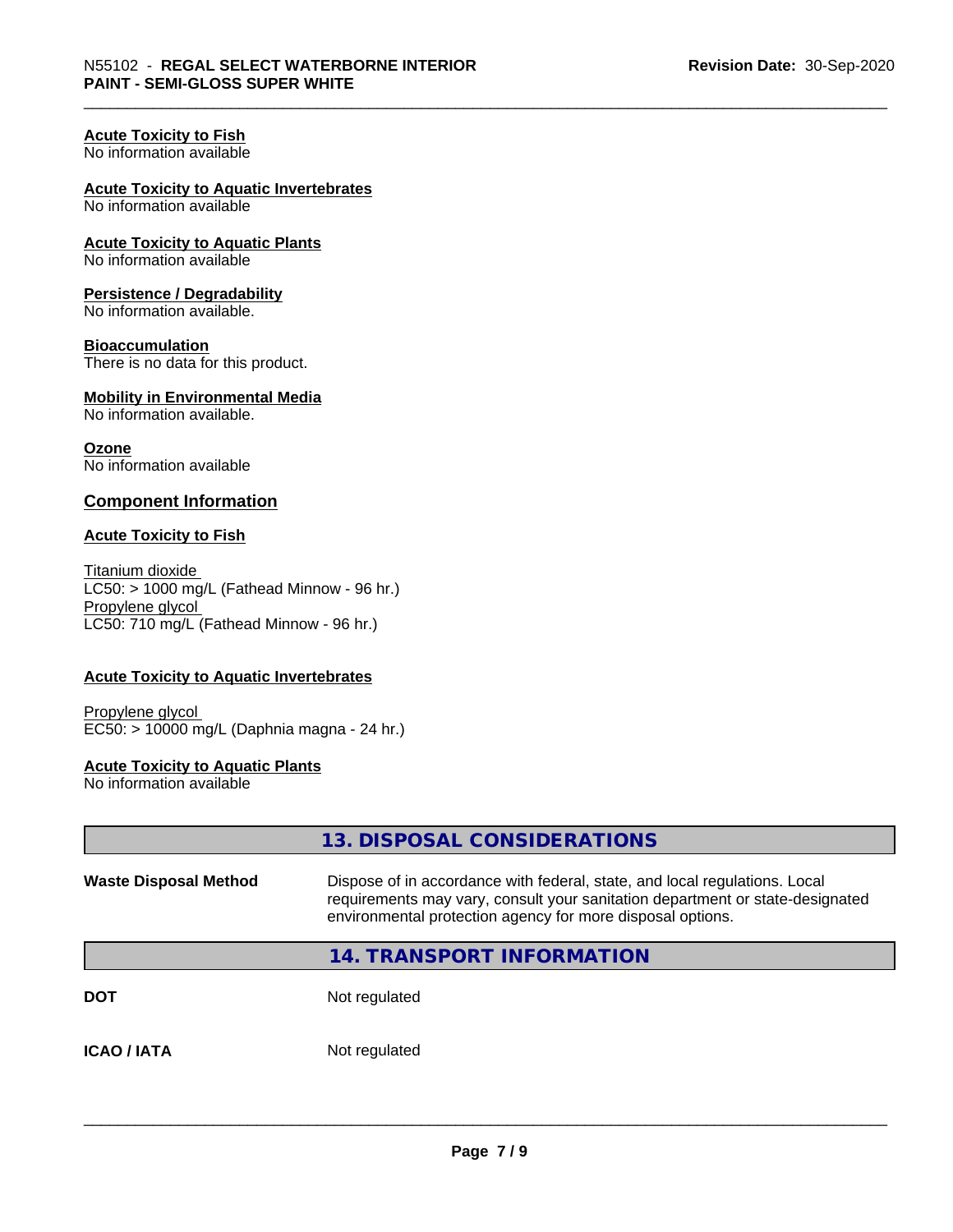**IMDG / IMO** Not regulated

# **15. REGULATORY INFORMATION**

# **International Inventories**

| <b>TSCA: United States</b> | Yes - All components are listed or exempt. |
|----------------------------|--------------------------------------------|
| <b>DSL: Canada</b>         | Yes - All components are listed or exempt. |

# **Federal Regulations**

### **SARA 311/312 hazardous categorization**

| Acute health hazard               | No. |
|-----------------------------------|-----|
| Chronic Health Hazard             | Yes |
| Fire hazard                       | N٥  |
| Sudden release of pressure hazard | Nο  |
| Reactive Hazard                   | N٥  |

# **SARA 313**

Section 313 of Title III of the Superfund Amendments and Reauthorization Act of 1986 (SARA). This product contains a chemical or chemicals which are subject to the reporting requirements of the Act and Title 40 of the Code of Federal Regulations, Part 372:

*None*

# **Clean Air Act,Section 112 Hazardous Air Pollutants (HAPs) (see 40 CFR 61)**

This product contains the following HAPs:

*None*

# **US State Regulations**

# **California Proposition 65**

# **AVIMARNING:** Cancer and Reproductive Harm– www.P65warnings.ca.gov

# **State Right-to-Know**

| <b>Chemical name</b> | <b>Massachusetts</b> | <b>New Jersey</b> | Pennsylvania |
|----------------------|----------------------|-------------------|--------------|
| Titanium dioxide     |                      |                   |              |
| Propylene glycol     |                      |                   |              |
| Silica amorphous     |                      |                   |              |

# **Legend**

X - Listed

# **16. OTHER INFORMATION**